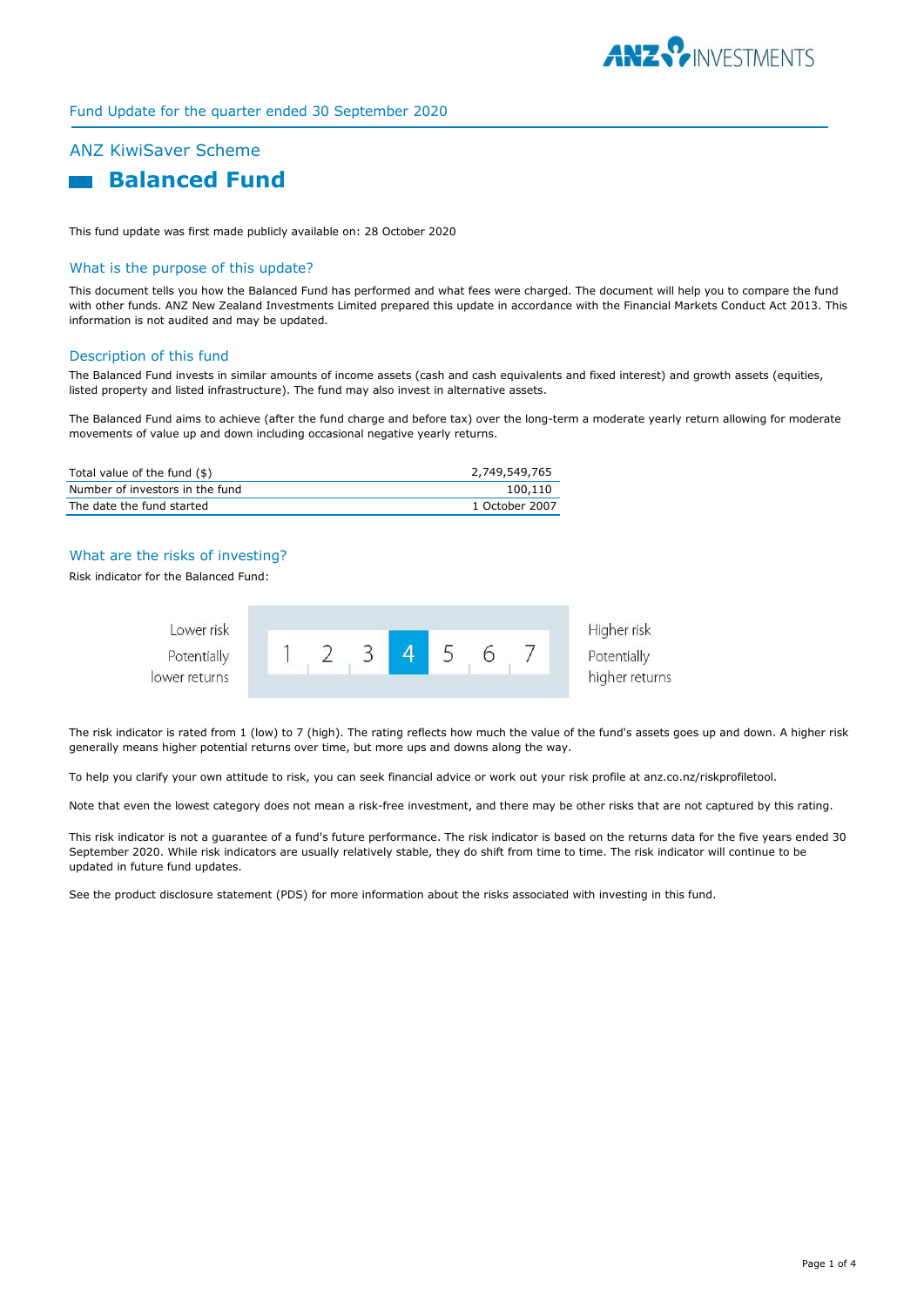# How has the fund performed?

|                                               | Average over past<br>five years | Past year |
|-----------------------------------------------|---------------------------------|-----------|
| Annual return                                 |                                 |           |
| (after deductions for charges and tax)        | 5.71%                           | 2.94%     |
| <b>Annual return</b>                          |                                 |           |
| (after deductions for charges but before tax) | $6.90\%$                        | 4.25%     |
| Market index annual return                    |                                 |           |
| (reflects no deduction for charges and tax)   | 7.74%                           | 3.98%     |

The market index annual return is calculated using the target investment mix and the indices of each asset class.

Additional information about the market index is available in the statement of investment policy and objectives on the offer register at www.disclose-register.companiesoffice.govt.nz.



### **Annual return graph**

This shows the return after fund charges and tax for each of the last 10 years ending 31 March. The last bar shows the average annual return for the last 10 years, up to 30 September 2020.

**Important:** This does not tell you how the fund will perform in the future.

Returns in this update are after tax at the highest prescribed investor rate (PIR) of tax for an individual New Zealand resident. Your tax may be lower.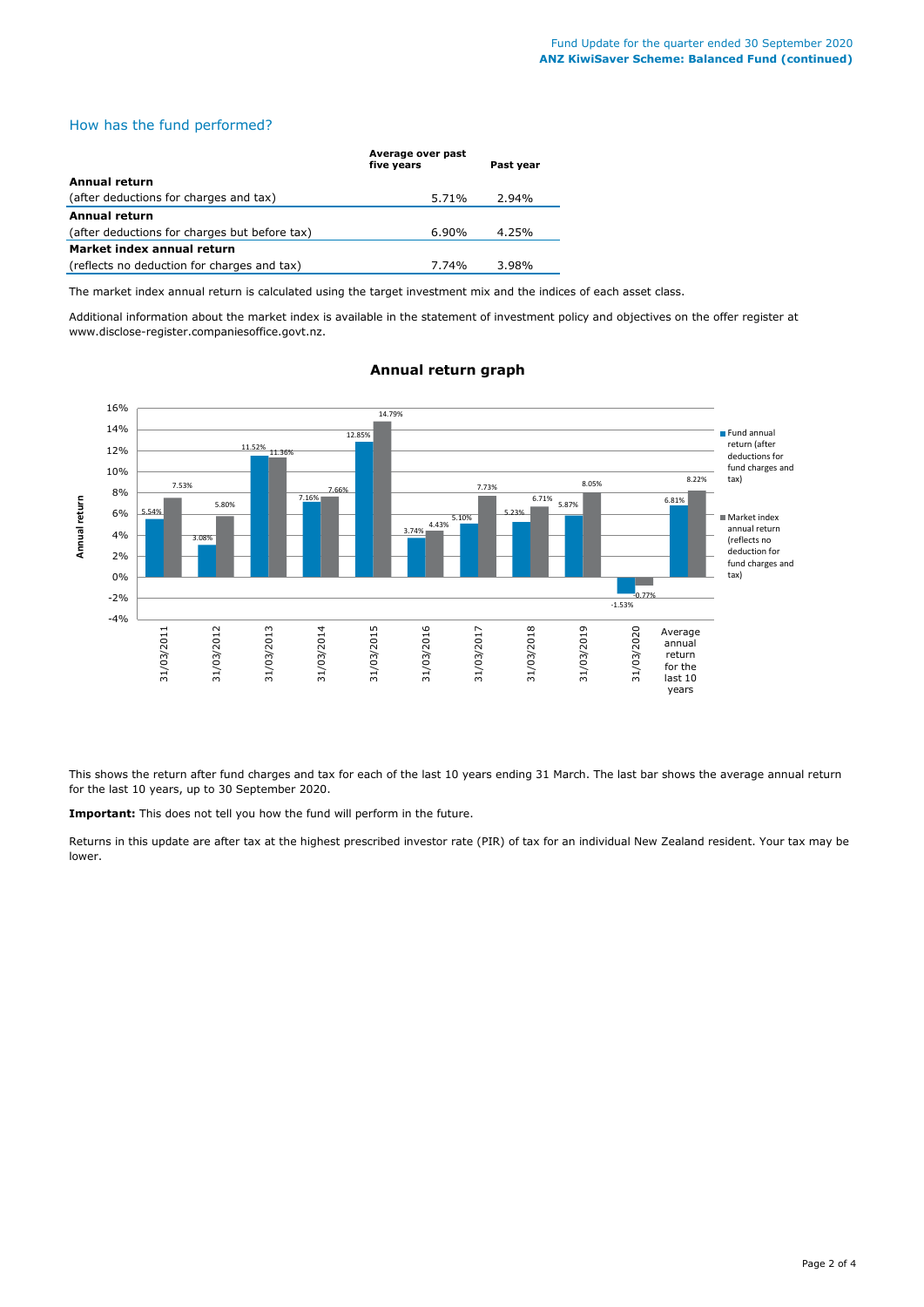# What fees are investors charged?

Investors in the Balanced Fund are charged fund charges. In the year to 31 March 2020 these were:

|                                             | % of net asset value          |
|---------------------------------------------|-------------------------------|
| Total fund charges <sup>1</sup>             | 0.96%                         |
| Which are made up of:                       |                               |
| Total management and administration charges | 0.96%                         |
| Including:                                  |                               |
| Manager's basic fee                         | $0.90\%$                      |
| Other management and administration charges | $0.06\%$                      |
| <b>Total performance based fees</b>         | $0.00\%$                      |
|                                             | Dollar amount per<br>investor |
| <b>Other charges</b>                        |                               |
| Membership fee <sup>2</sup>                 | \$18                          |

Investors are not currently charged individual action fees for specific actions or decisions (for example, for withdrawing from or switching funds). See the PDS for more information about Scheme fees.

Small differences in fees and charges can have a big impact on your investment over the long term.

# Example of how this applies to an investor

Sarah had \$10,000 in the fund at the start of the year and did not make any further contributions. At the end of the year, Sarah received a return after fund charges were deducted of \$294 (that is 2.94% of her inital \$10,000). Sarah also paid \$18 in other charges. This gives Sarah a total gain after tax of \$276 for the year.

#### What does the fund invest in?

# **Actual investment mix<sup>3</sup> Target investment mix<sup>3</sup>**

This shows the types of assets that the fund invests in. This shows the mix of assets that the fund generally intends to invest in.